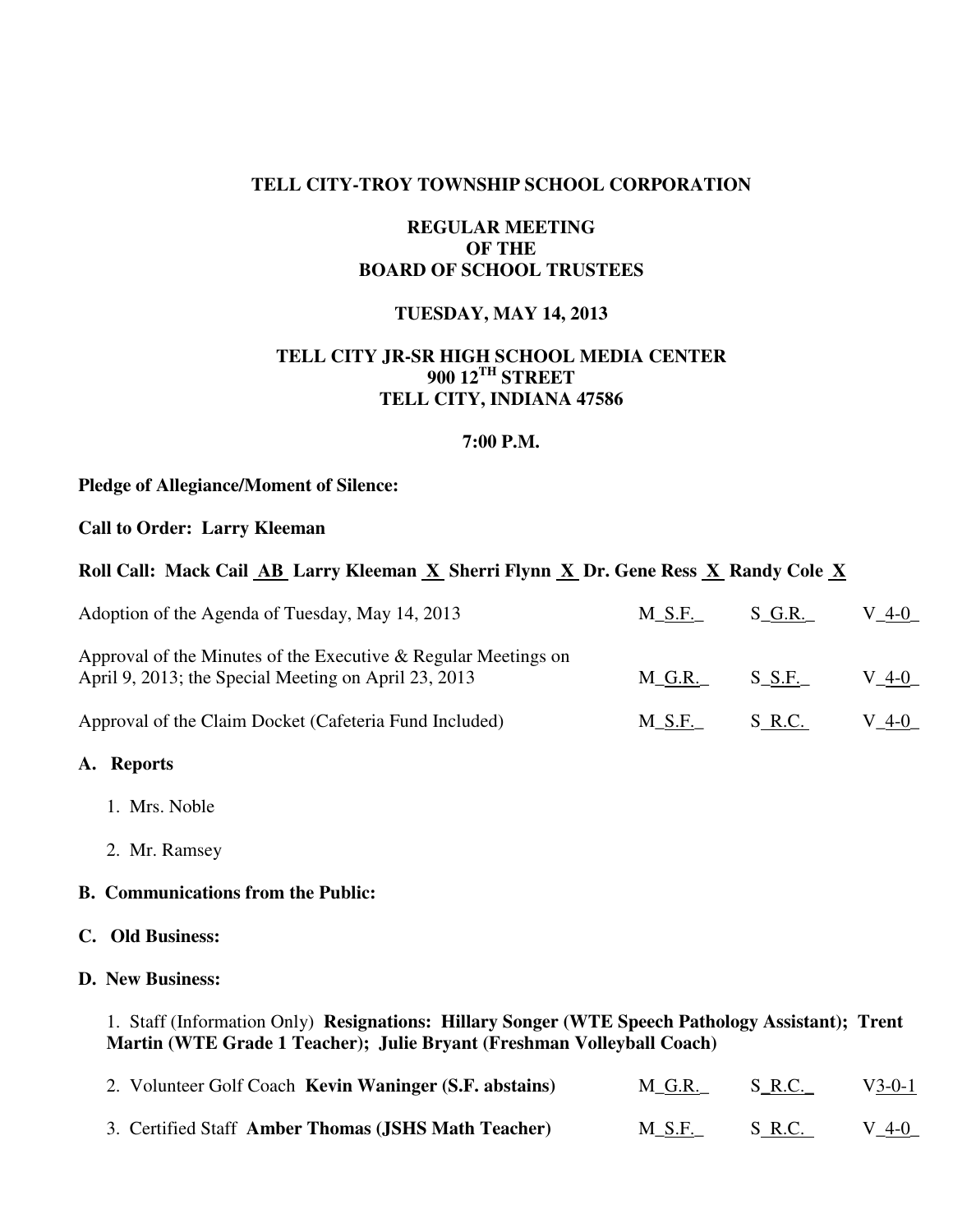| 4. Summer School Certified Staff<br>A. WTE Teacher Kindergarten Brenda Fella<br>B. WTE Teacher Grade 1 Tomi Jo Utley<br>C. WTE Teacher Grade 2 Sarah Ford<br>D. WTE Teacher Grade 3 Kelli Branunecker<br>D. JSHS Algebra I Nick Weyer<br>E. JSHS English Amanda Atkins                                                                                                                                             | $M_G.R.$ S S.F. |           | V 4-0     |
|--------------------------------------------------------------------------------------------------------------------------------------------------------------------------------------------------------------------------------------------------------------------------------------------------------------------------------------------------------------------------------------------------------------------|-----------------|-----------|-----------|
| 5. Summer School Support Staff<br>A. WTE Assistant Laura Thomas<br><b>B.</b> WTE Assistant Stacy Hagman<br>C. WTE Assistant Darla Deom<br>D. WTE Assistant Mary Billings                                                                                                                                                                                                                                           | $M_R.C.$        | $S_G.R.$  | $V_4-0$   |
| 6. Technology Loan Bids 5/3; 1.88%; 3 year loan; \$300,000; If for any reason these initial terms<br>with 5/3 change, this item will be revisited by the School Board M_R.C.                                                                                                                                                                                                                                       |                 | $S_G.R.$  | $V_4-0$   |
| 7. Chrome Books Bids Global Gov/Ed; \$207,350 and approximately another \$21,450 for Google part<br>for a total of \$228,800.                                                                                                                                                                                                                                                                                      | $M_R.C.$        | $S\_S.F.$ | $V_4-0$   |
| 8. Purchase Agreement of lot for Vocational Building Trades Program<br>Purchase a lot in the 1000 block of $12^{th}$ ; Tell City; used for Vocational<br>Building Trades Program next school year. \$6,000.00                                                                                                                                                                                                      | M G.R.          | $S\_S.F.$ | $V$ 4-0   |
| 9. Overnight Field Trips<br>A. JSHS Volleyball<br>B. JSHS Boys' Basketball<br>D. JSHS Boys' Basketball<br>E. JSHS Girls' & Boys' Cross Country<br>F. JSHS Cheerleading If it is understood that the basketball field trip forms that indicate the trip is<br>being paid for by "Athletics" actually means that it is being paid for by funds raised by the<br>basketball program and not school corporation funds. | $M\_S.F.$       | $S_R.C.$  | $V_4-0$   |
| 10. NEOLA Policy Updates (First Reading) Tabled                                                                                                                                                                                                                                                                                                                                                                    | $M_S.F.$        | $S_R.C.$  | $V_4 - 0$ |